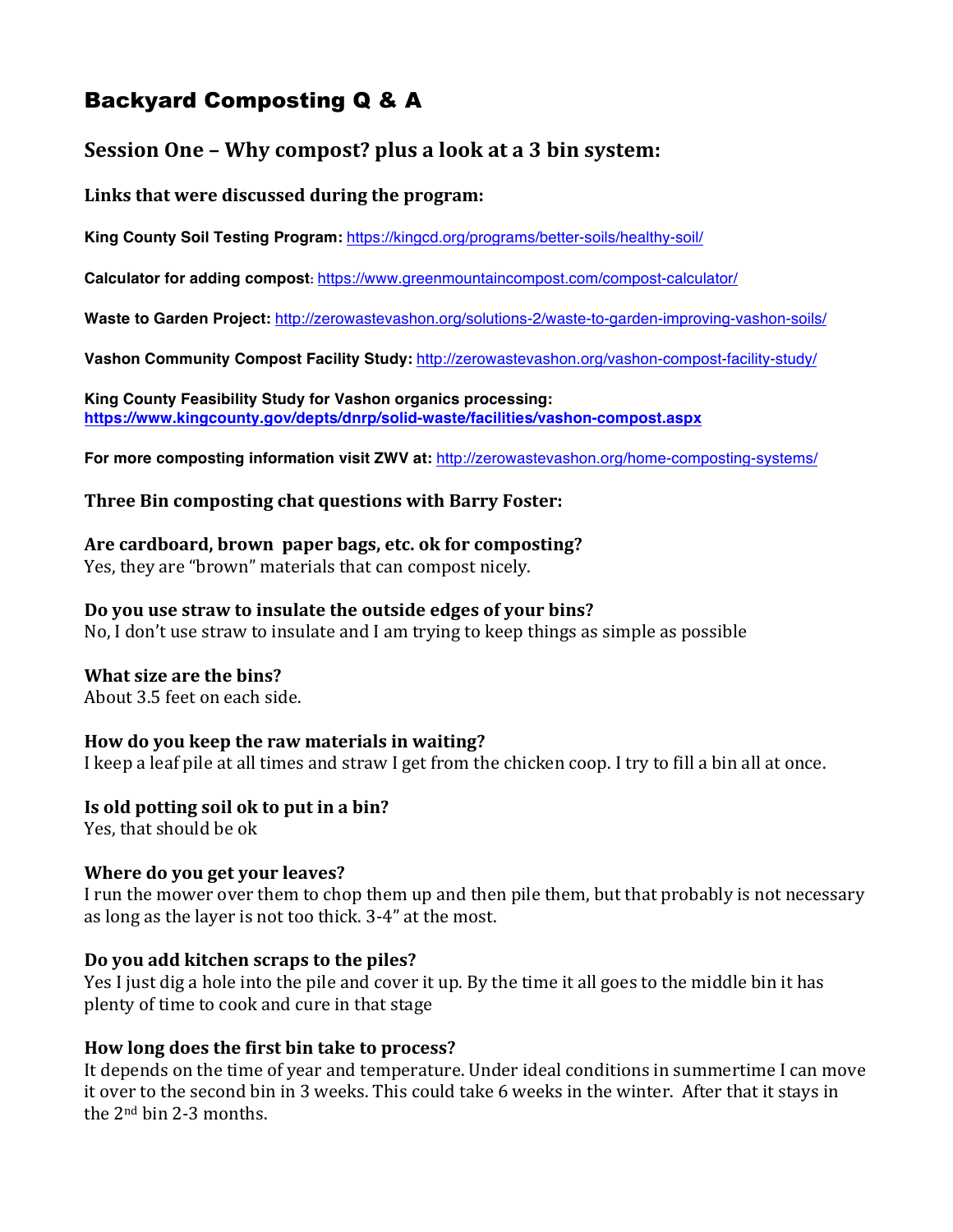# Are the piles invaded by roots?

It has not been a serious issue for me, but one could put a barrier at the base of the pile if it is a problem.

# **What are brown materials to use and not use? Sawdust? Peat moss?**

Avoid walnut and cedar. Other sawdusts are ok. Peat moss requires depleting peat beds that take eons to build. Coconut coir doesn't have the environmental impact and work well instead.

# **Why the weed cloth on top?**

(Barry) It helps keep the compost moister and heats it up a bit on top. It also help stop the impact of rain on the piles. It will slow down leaching too.

# **Why not just put the kitchen scraps right into the garden bed?**

It can be done, but it will take a long time to break down and will be attractive to vermin.

#### **What about weeds, can they be composted?**

Yes, as long as the stems won't send out roots and there are no seeds.

# **What about added manures?**

Chicken, rabbit, llama, sheep manures are fine to add in moderate quantity or in bedding, but avoid horse manure. Unfortunately eastern WA hay fields are treated with a powerful and persistent herbicide, Clopyralid, which is concentrated in the manure. It will stay in the garden for 3-5 yrs. Legumes (beans, peas) will not grow and other plants may grow but will be stunted. Steer manure may be ok, but not if they are fed on tainted hay.

#### **How about other green materials?**

Flowers, chipped yard waste are ok. Lawn clippings are good if no chemicals have been applied. Coffee grounds are considered green also. They are high in nitrogen.

# **Session Two – Static Piles:**

# How do you control rats and other vermin?

A metal container or covering the compost bin sides, bottom and top with galvanized hardware cloth works. Don't compost meat or dairy as this attracts them. The metal tumbler composting or worm bins in 5 gallon buckets system that is talked about in session #3 also may be a good solution for kitchen scraps.

# Can you compost just leaves? Is that better?

Yes, that would be mimicking what happens on the forest floor. It will work eventually. By adding a nitrogen source as green matter like grass clippings, one can speed up the process. If you are in no hurry, then a leaf pile will eventually break down into nice humus rich compost. 6-12 months should be plenty. Or run the mower over the leaves and use them as mulch for garden beds.

# **What about the TED talk that says to use only leaves?**

This may be the talk that brought up this question. It is a point of view, but it is not the only option. Some people are not going to have the access to compostable materials as others. But if leaves are available, they are great for composting.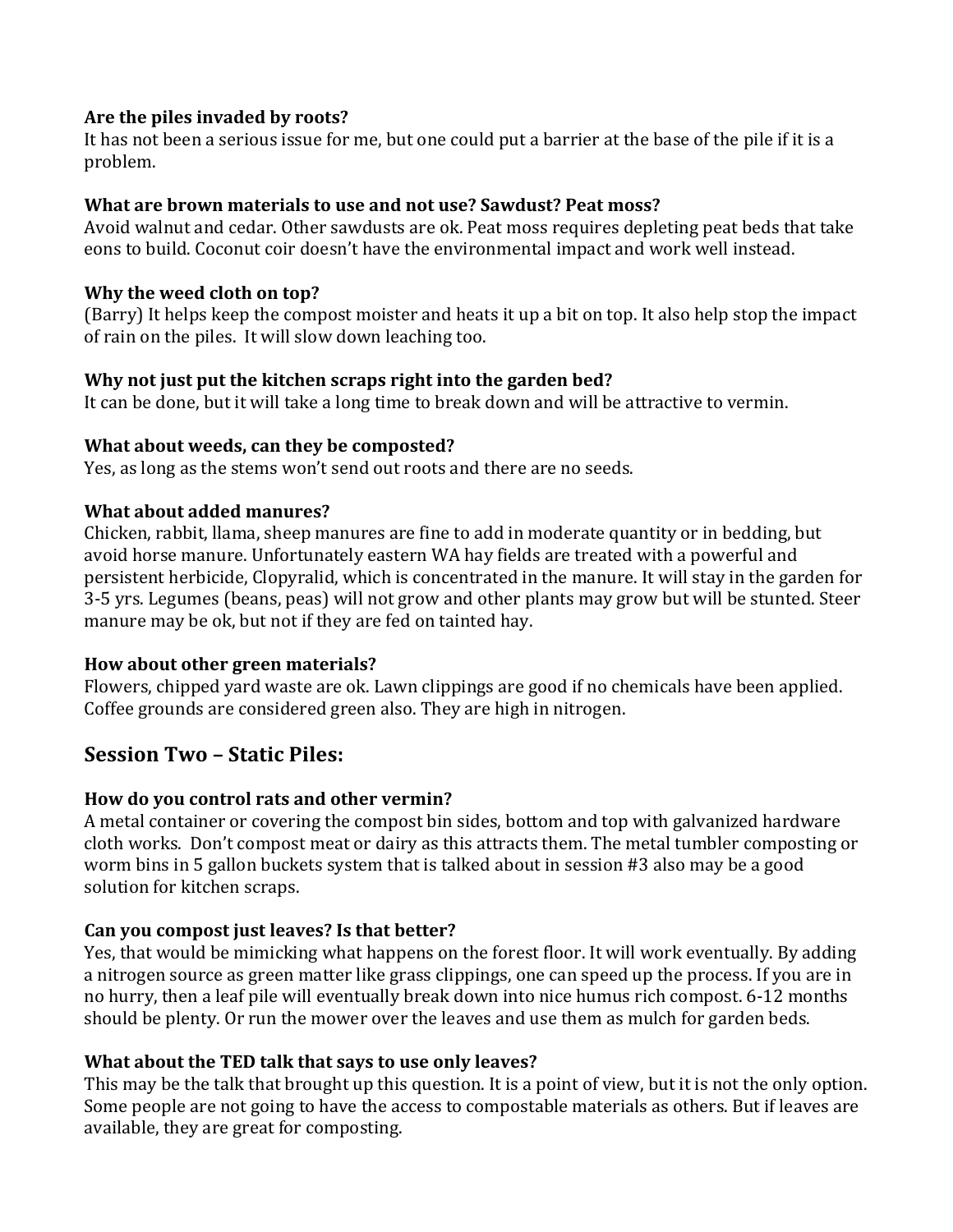#### TED Talk on composting

#### **What leaves are good for composting or not good?**

Most of our leaves compost well. Some glossy leaves like madrona will take longer than say maple. Avoid walnut leaves or sawdust. It is toxic to many plants. Alder leaves are very good. Pine needles can be used, but they will tend to be more acidic. Shred the leaves first. It really helps them break down quickly and stops matting.

# **Where can I get straw for my compost pile?**

Island Lumber carries compressed bales. VI Horse Supply has full bales.

# How do you break up the soil without tilling?

A broadfork is an excellent tool for this. And they are made on island. https://www.vashonbeachcomber.com/news/modern-manufacturer-makes-a-classic-farmingtool/

# **What is important for healthy compost?**

Composting works with the help of microorganisms breaking down the organic material into simpler components. Done right, it will be rich in nutrients and humus. The microorganisms need air, water and food, just like we do and in the right proportions so that they can have maximum activity. The main things necessary for healthy compost are a balanced diet with more carbon material (brown) than nitrogenous material (green). The pile should be damp, but never soggy. It should have aeration that can be achieved in multiple ways. The simplest, is turning the pile once or twice. In a static pile, adding layers of loose material like straw will help air enter the pile. Some put perforated pipes in the pile to introduce air. A cover is not necessary, but it can help reduce leaching and the impact of rain on the pile. If at all possible, introduce leaves to your compost and keep it contact with the ground. This permits an exchange of beneficial microbes and earthworms into the compost. For more information check out the sites listed on the ZWV website composting page. 

# Where can I find out more information on David Johnson's method of creating fungal **compost using a bioreactor?**

There are several excellent lectures by him on YouTube that cover the science behind this developing process. There are also some that show the building of his prototype composter. For general information this website is a good start:

https://www.csuchico.edu/regenerativeagriculture/bioreactor/david-johnson.shtml

# Can I make a composter out of a 50 gal garbage can?

Yes, you can make a tumbler or a static pile composter. The main thing is to assure aeration and to moisten the pile. https://pallensmith.com/2014/02/27/trash-can-compost-bin/ https://youtu.be/XZyox5yLiMU

# **What amendments can be added to compost?**

None should be needed, especially when leaves are added. Locally, rinsed seaweed, comfrey and nettles can boost the mineral content. Some people also dampen the pile with fish emulsion and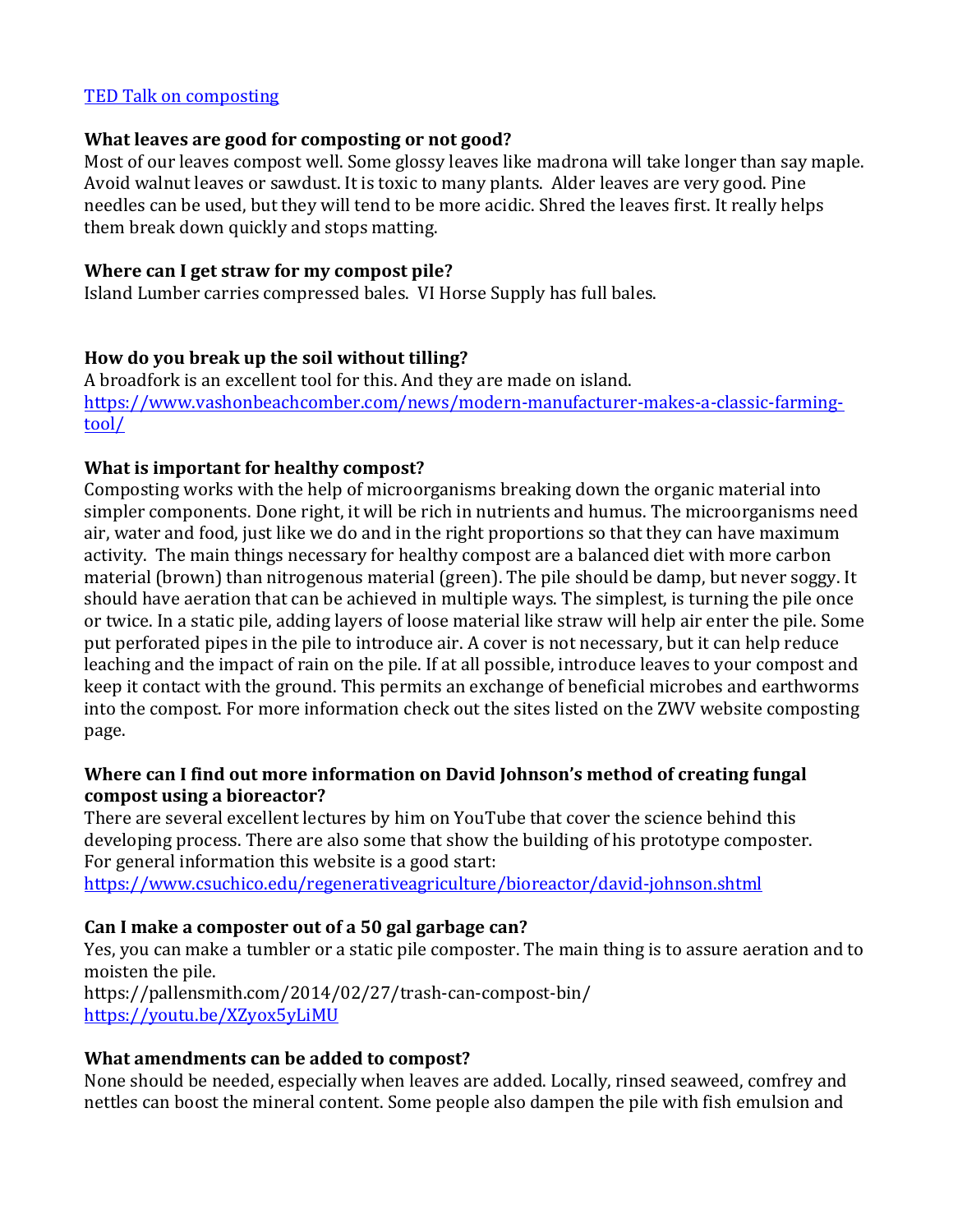add rock dust like azomite. A few cups of wood ash can also be added as long as it is just from vard waste or firewood.

# **Session 3: Tumblers and Worm Bins**

# **What are the systems that were demonstrated?**

Jora: https://www.joracomposters.com/ Mantis: https://mantis.com/compare-mantis-composters/ There are many other systems too.

# **What doesn't work well in the winter?**

Composting depends on microorganisms to do the breaking down of the organics. Their activity slows down below  $50^{\circ}$ F. They are still working, just slower. However, with a proper mix, compost will still cook. Adding a bit of chicken, rabbit, sheep manure can help activate the pile.

# If I don't need the compost now, can it be stored?

Yes, compost stores well if it is dry.

# **What about adding Biochar to the compost?**

Biochar is beneficial. It locks carbon in the soil, retains moisture and provides structure for the microorganisms and fungi to inhabit. You can add some biochar to any composting system. This has the added benefit of pre-inoculating the biochar. http://zerowastevashon.org/solutions-2/biochar/

# **What about kitchen scraps? Does this system gets hot enough to kill potential meat pathogens?**

Properly run, a good composting system will reach from 130 to 160º. This requires monitoring and proper aeration and moisture levels. When in doubt, don't add meat products. They are not necessary to make good compost.

#### **What kind of potential disease problems are we talking about?**

The most common pathogens to be concerned about are E-coli and salmonella. *Aspergillus fumigatus* mold can also be an issue. Pet manure should never be used. There are parasites in it that could survive and transfer to humans.

https://www.planetnatural.com/composting-101/compost-concerns/pathogens/

# How long do worms take to breakdown food into worm compost?

A pound of worms can digest about a pound of kitchen scraps in a week. It helps to chop up kitchen scraps in advance. Most compost systems have a trap door or method to scavenge the compost at the bottom of the pile. Typically this can be robbed once or twice a year in an active and well-fed worm bin. The worms slow down in winter and go into the ground if it is very cold out. Spring and fall are the best times to get the worm compost.

# How do you separate the worms when robbing the bin?

Try to avoid removing the writhing ball of worms in the middle of the pile. There will be some that will end up in the extracted compost and that's ok. If you find a ball of them, return them to the top of the worm bin.